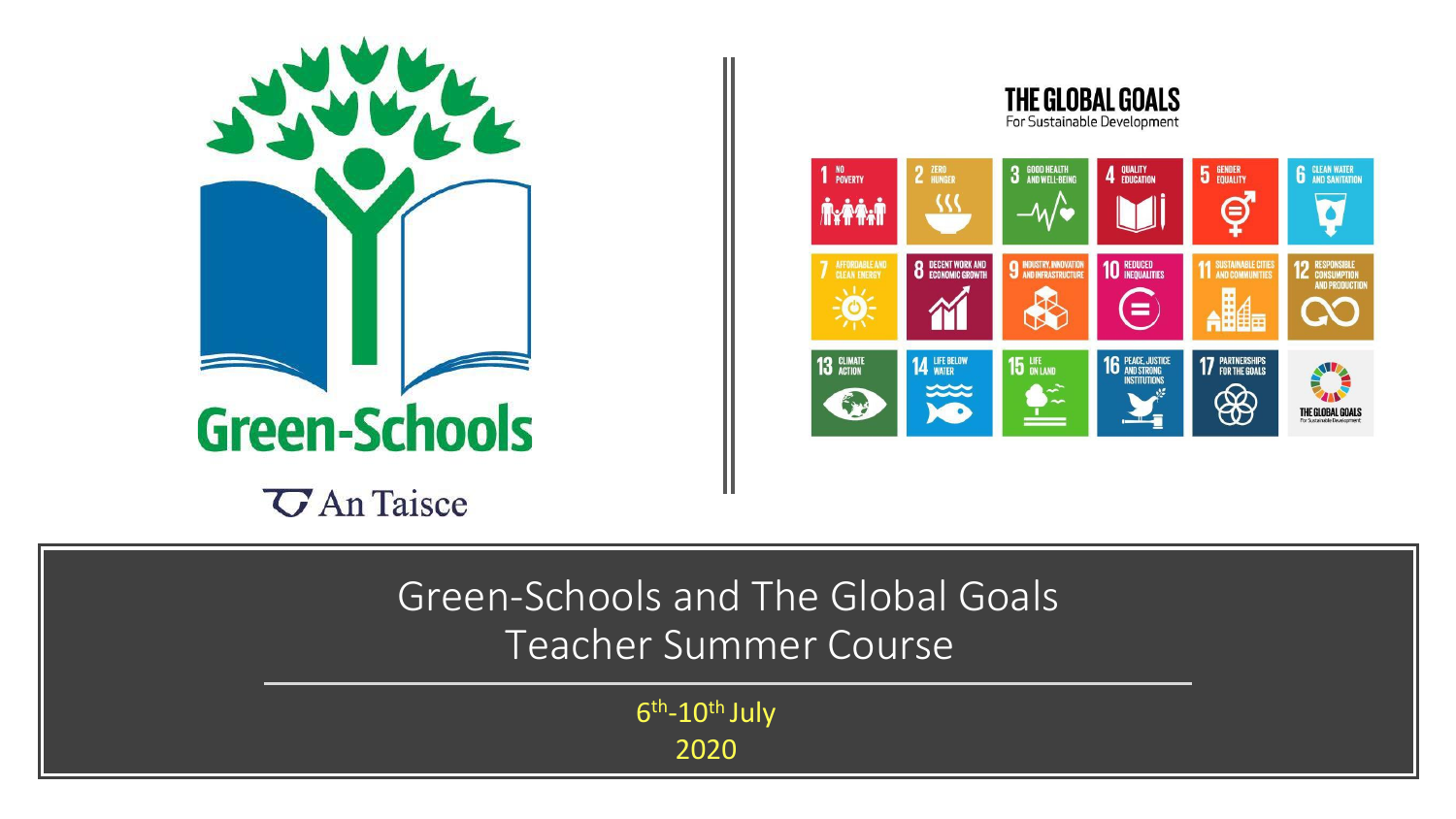Green-Schools and The Global Goals Timetable

$$
Day 1-6th July
$$

Overarching Goal of the day SDG4 Quality Education for all

- 9.30-10.15 am On-line facilitation ideas and skill training
- 10.15 am 10.30 am Introduction to the SDG's
- Break
- 10.45am- 11.30pm Global Goals in the Classroom SDG 4-Quality Education for all
- 11.30 12.30 Presentation from Irish Aid Our World Centre
- Lunch Break
- 1.00pm 2.15pm Global Goals in the Classroom - Case studies from the GC school of the year winners.

Survey creation.

• 2.15pm – 2.30pm Learning logs and self evaluation

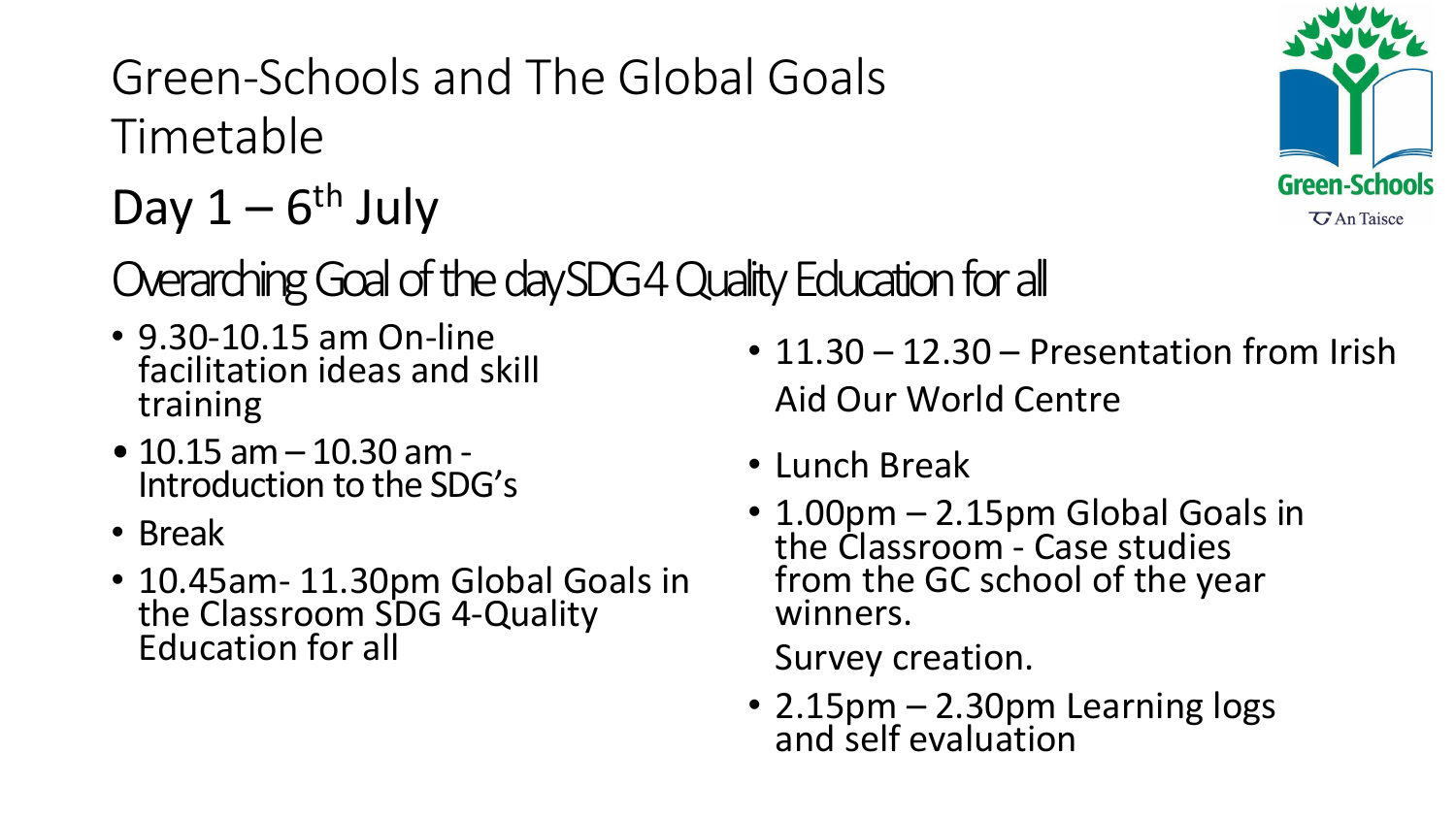Day 2: 7<sup>th</sup> July

Over arching Goal for the Day: Goal 12: Responsible Consumption and Production (Litter&Waste and Energy Theme)

**9.30am-10.00am** - Introduction to Goal 12 Responsible Consumption and Production and linking it to their Green-Schools work on the Litter and Waste and Energy themes

**10.00am -10.30am** -Introductory talk or virtual tour from

Environmental Manager at Covanta incinerator

**10.30am-10.45am**- Tea/Coffee break

**10.45am-12.00pm** - Composting for schools workshop.

**12.00pm – 1.00pm-** Single use plastic activity

**1.00pm-1.30pm** Lunch

**1.30pm-2.00pm-**Talk on solar panels and renewable energy

**2.00pm–2.15pm-** Visualizing carbon dioxide

**2.15pm- 2.30pm-** Learning logs and self evaluation

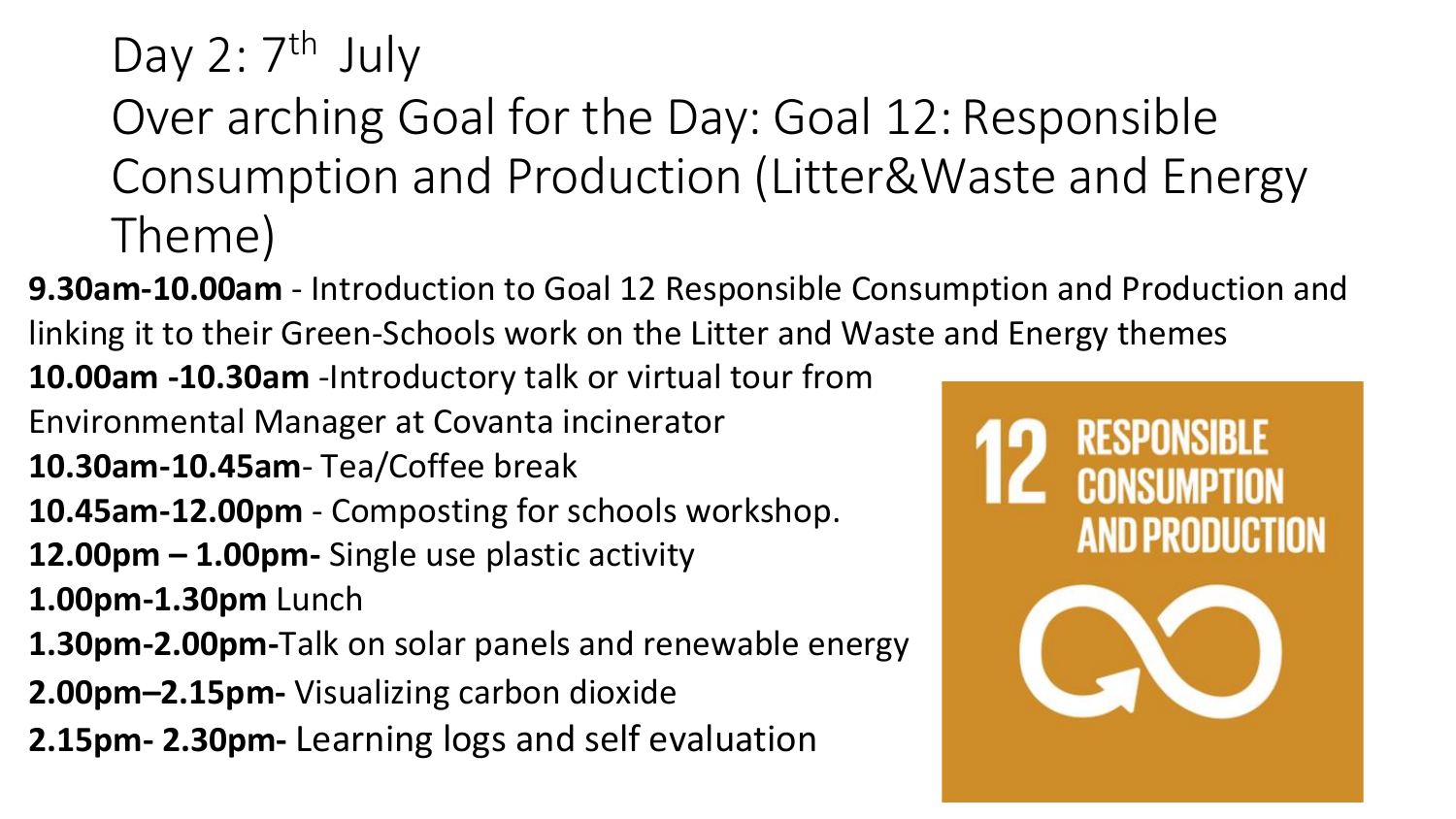Day  $3 - 8$ <sup>th</sup> July Goal of the day : Goal 11 Sustainable Citiesand Communities (Travel Theme)

**9.30-10.15 -**Introduction to the connection between the Travel theme and Global Goal 11

**10.15-10.25-**Travel-themed energiser game

**10.25-11.00- Walkability Audit** An overview of the Green Schools walkability

audit process and previous outcomes

**11.00-11.15** Comfort Break

**11.15-12.00- Cycling** learning about types of cycling infrastructure in the urban setting

**12.00-12.20 -Resources**

**12.20-12.30 - General Discussion and feedback**

**12-30-1** Lunch

**1.00– 2.15 -** Bringing the ocean into the classroom – discussion about integrating marine into curricular work focussing on well-being & SDG 14.

**2.15 – 2.30 -** Discussion and Feedback – link to Self evaluation

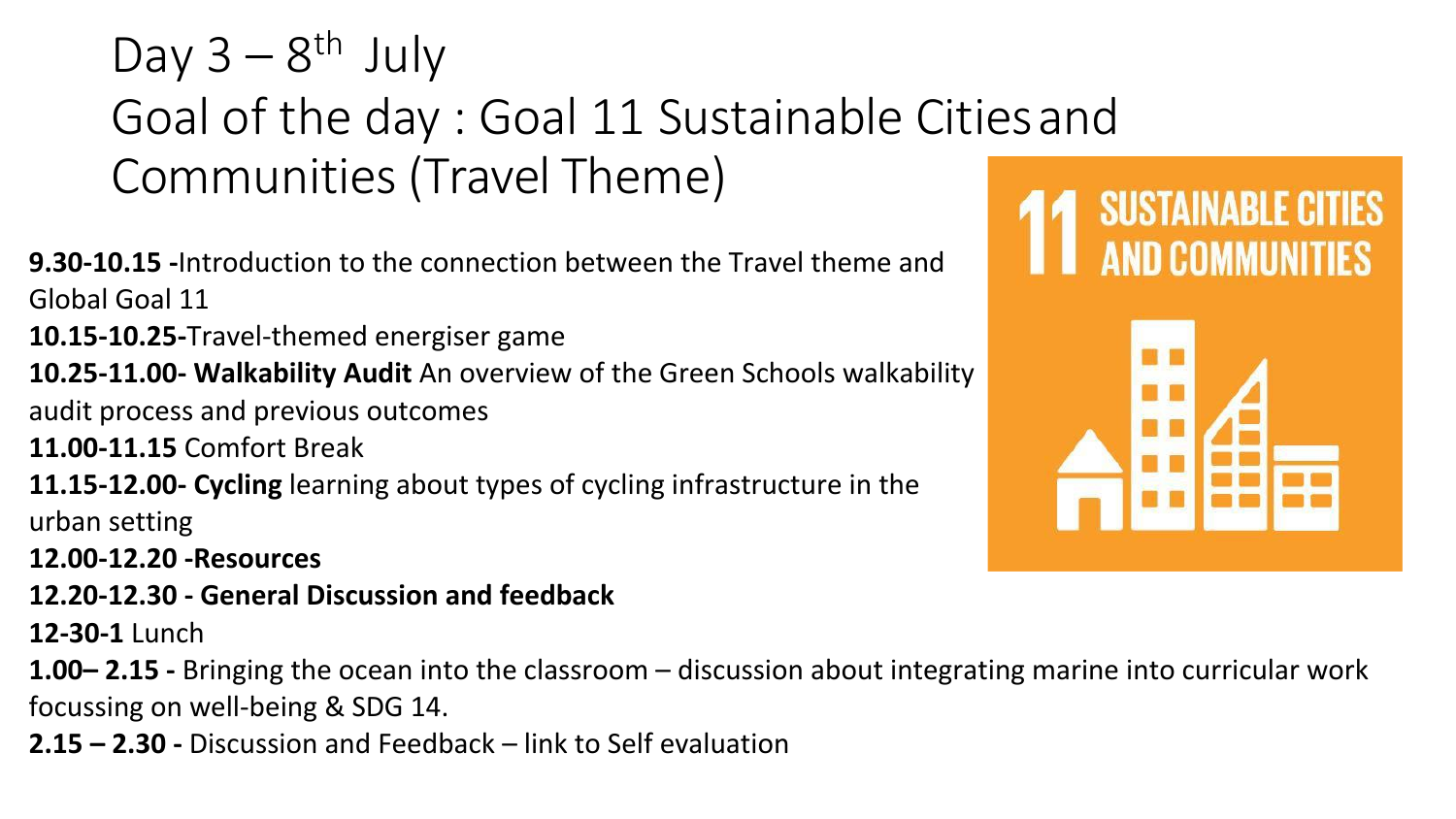Day 4: 9<sup>th</sup> July Goal of the Day: Goal 6: Clean Water and Sanitation (Water Theme)





• **9.30am-10.00am** Introduction to the Water Theme and the link to Global Goal 6.

• **10.00am-10.45am-** Talk from Irish Water staff on the Think Before You Flush and Think Before You Pour campaign and the water treatment process. (Including, Water Treatment processes video and Experiment Demonstrations)

- **10.45am– 11.00am Break**
- **11.00am – 12.00pm-** Virtual Tour of water treatment plant
- **12.00 – 12.30 pm Lunch**
- **12.30pm– 2.15pm -** Mini Walk for Water and cleanup at home/in local area.

Also, a talk from Clean Coast officer, team building exercises and plastic breakdown game.

Other related activities (e.g. seashell demonstration, test that plastic game etc.)

• **2.15pm -2.30pm -** Discussion and feedback Session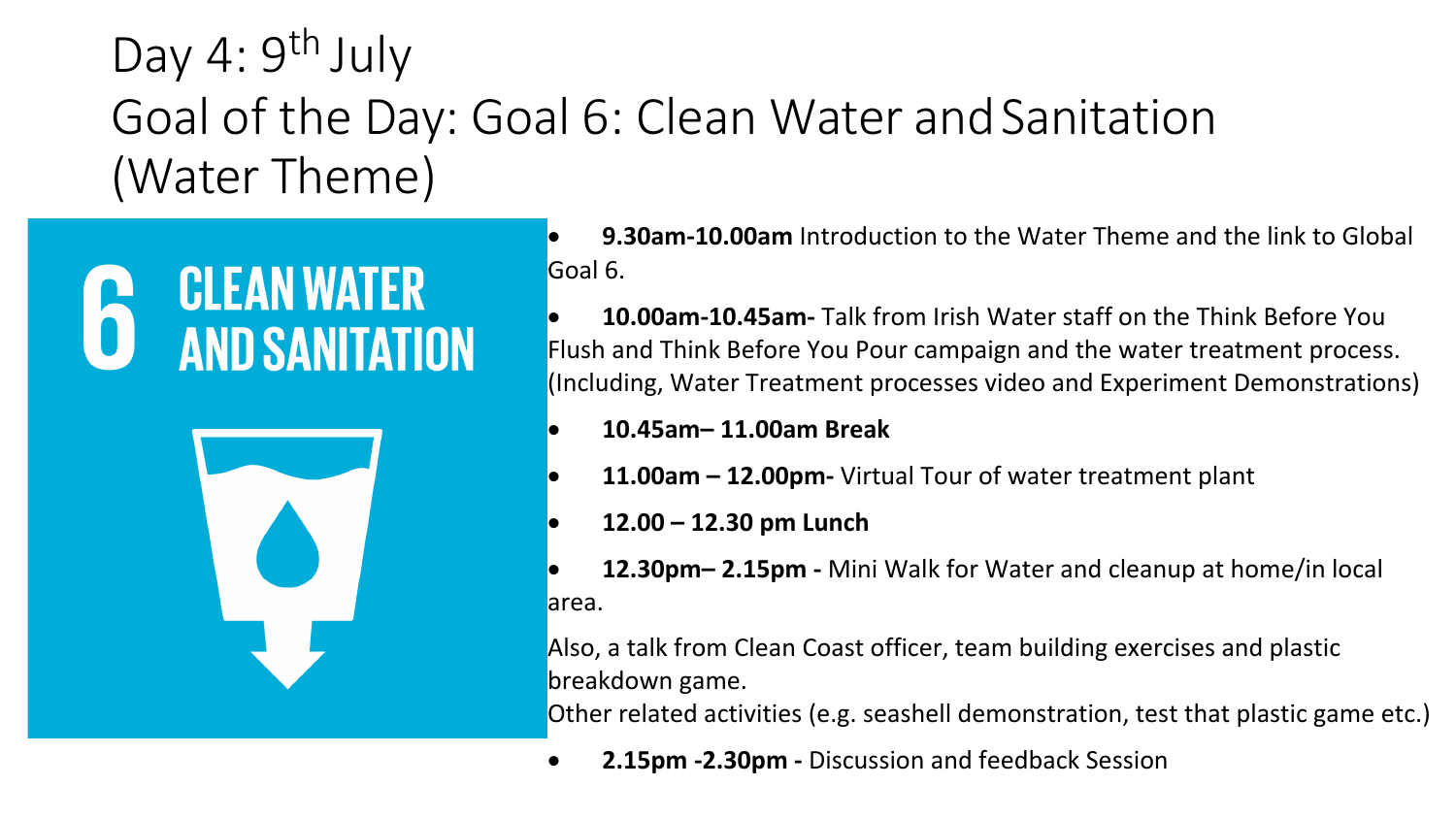## Day 5:  $10^{th}$  July Goal of the Day : Goal 15: Life onLand (Biodiversity theme)



**9.30am – 10.00am:** Introduction to the Green-Schools Food & Biodiversity theme. Link to SDG 15 – Life on land; Discuss biodiversity and climate change

## **10.00am – 11.00am:**

Interactive group activity, to look at growing food, and investigating environmental impacts of these crops when bought from conventional sources.

## **11.00am – 11.15am: Break**

**11.15am – 12.30pm-** Ways to encourage Biodiversity in school - Biodiversity and nature games, Plant/tree hunt in virtual teams, Vegetable, herb, fruit, and sensory garden/window box ideas

**12.30 - 1pm: Lunch**

**1pm – 2.15pm**

- Citizen science, recording Ireland's biodiversity. NBDC & Birdwatch Ireland

- Bird identification and bird sounds resources

- DIY bug hotels, bird and bat boxes and wildflower area ideas

- Resources, DIY identification keys and equipment ideas

**2.15 – 2.30pm:** Recap and feedback